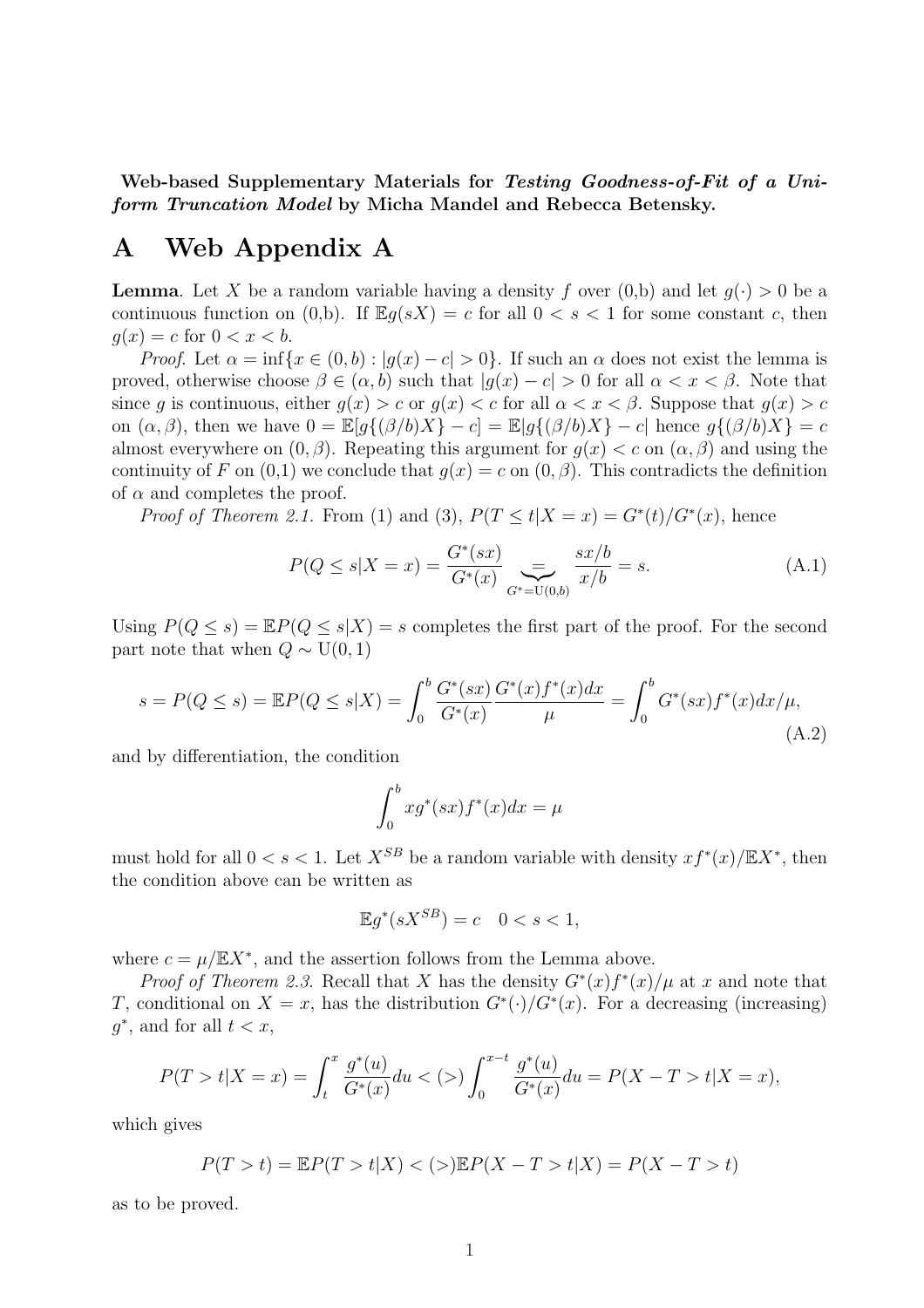*Proof of Theorem 2.4.* By integrating by part the right side of  $(A.2)$ 

$$
P(Q \le s) = s \int_0^b g^*(sx) \overline{F}^*(x) dx / \mu.
$$

Subtract the distribution of U

$$
P(Q \le s) - P(U \le s) = s\mu^{-1} \int_0^b [g^*(sx) - g^*(x)]\bar{F}^*(x)dx \tag{A.3}
$$

and notice that for a monotone  $g^*(\cdot)$ , the integral in  $(A.3)$  is monotone in s and equals 0 for  $s = 1$ . Thus, for decreasing (increasing)  $g^*$ ,  $P(Q \leq s) - P(U \leq s) \geq (\leq)0$  for all s.

## B Web Appendix B

This appendix presents by graphs several features of the left truncation model, and reports the results of the simulation study in detail. The statistics used and the sections in the paper where they are described are listed below. The framework is the random left truncation model where  $T^* \sim G^*$  and  $X^* \sim F^*$  are independent, and observations are restricted to the region  $T^* < X^*$ . The residual lifetime is denoted by  $R^* = X^* - T^*$ , where by truncation it is restricted to the region  $R^* > 0$ . The residual lifetime is subject to censoring by an independent variable  $C \sim F_C$ . Variables without asterisks denote elements in the truncated space.

- KS Kolmogorov-Smirnov test that compares the ratio  $T/X$  to the uniform distribution (Section 3.1). Asymptotic P-values were calculated.
- WSR Wilcoxon Sign-Rank test that compares the distribution of T and R (uncensored case only, Section 3.2). Asymptotic P-values were calculated.
- GW Gehan Wilcoxon test that compares the distribution of  $T$  and  $R$ . It is of the form of the tests suggested in Section 3.2 with  $w(u) = n^{-2}[m_T(u) + m_R(u)]$ .
- PLR Paired Log-Rank test that compares the distribution of T and R (Section 3.2).
- PW Prentice Wilcoxon test that compares the distribution of  $T$  and  $R$  (Section 3.2). PW and GW are equivalent for uncensored data and in that case reduce to the Wilcoxon rank-sum test (with variance estimate that take into consideration the dependency).
- CLR Conditional likelihood ratio test that embeds the distribution of T in the Beta family and uses the likelihood of  $T|X=x$  (Section 3.3.1).
- CH2a Chi-square test with asymptotic variance estimate that compares the nonparametric maximum likelihood of  $G^*$  to the uniform distribution (Section 3.3.2).
- CH2b Chi-square test with bootstrap variance estimate that compares the nonparametric maximum likelihood of  $G^*$  to the uniform distribution (Section 3.3.2).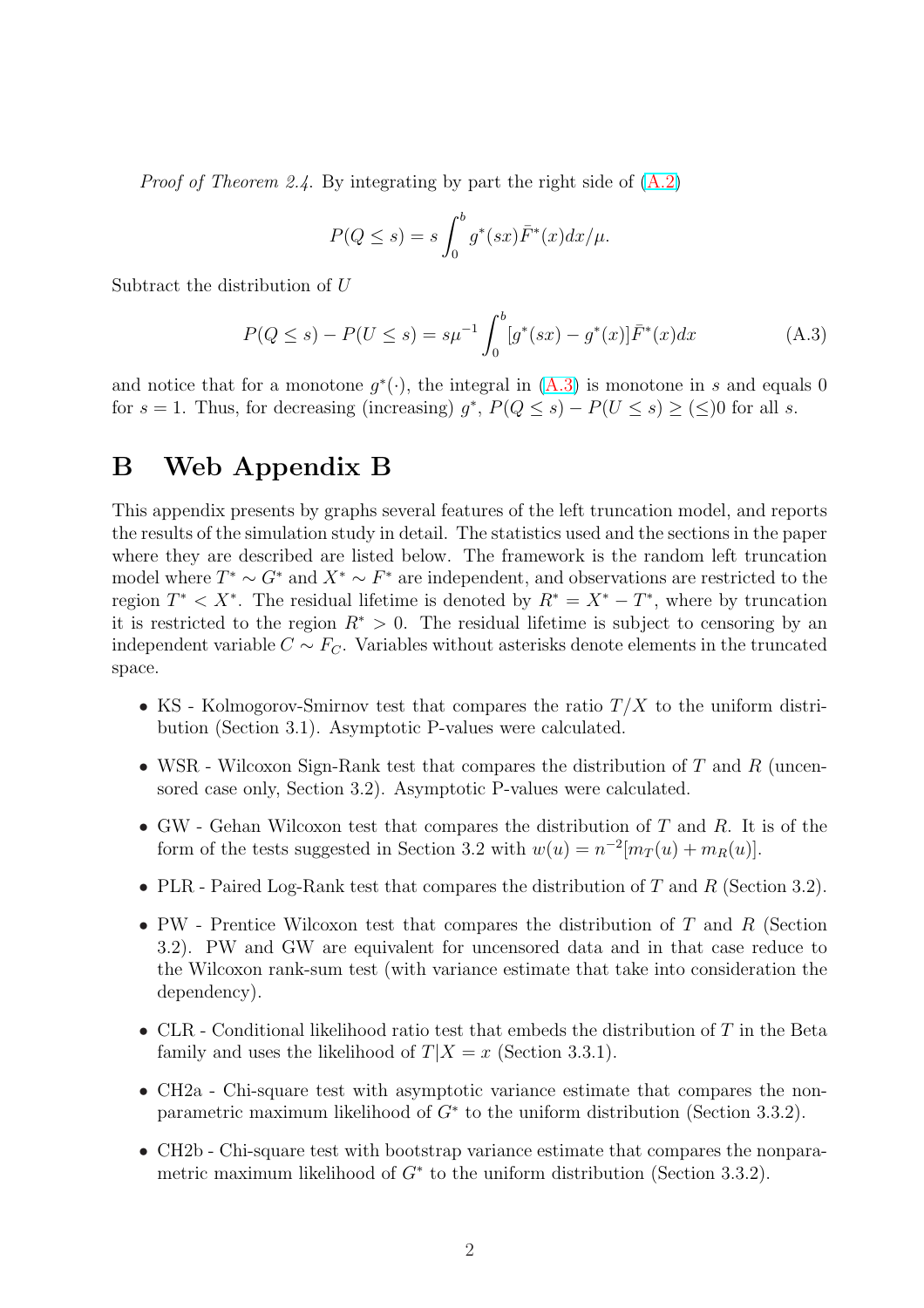

Figure 1: Densities used in the simulation study for the truncation and life times.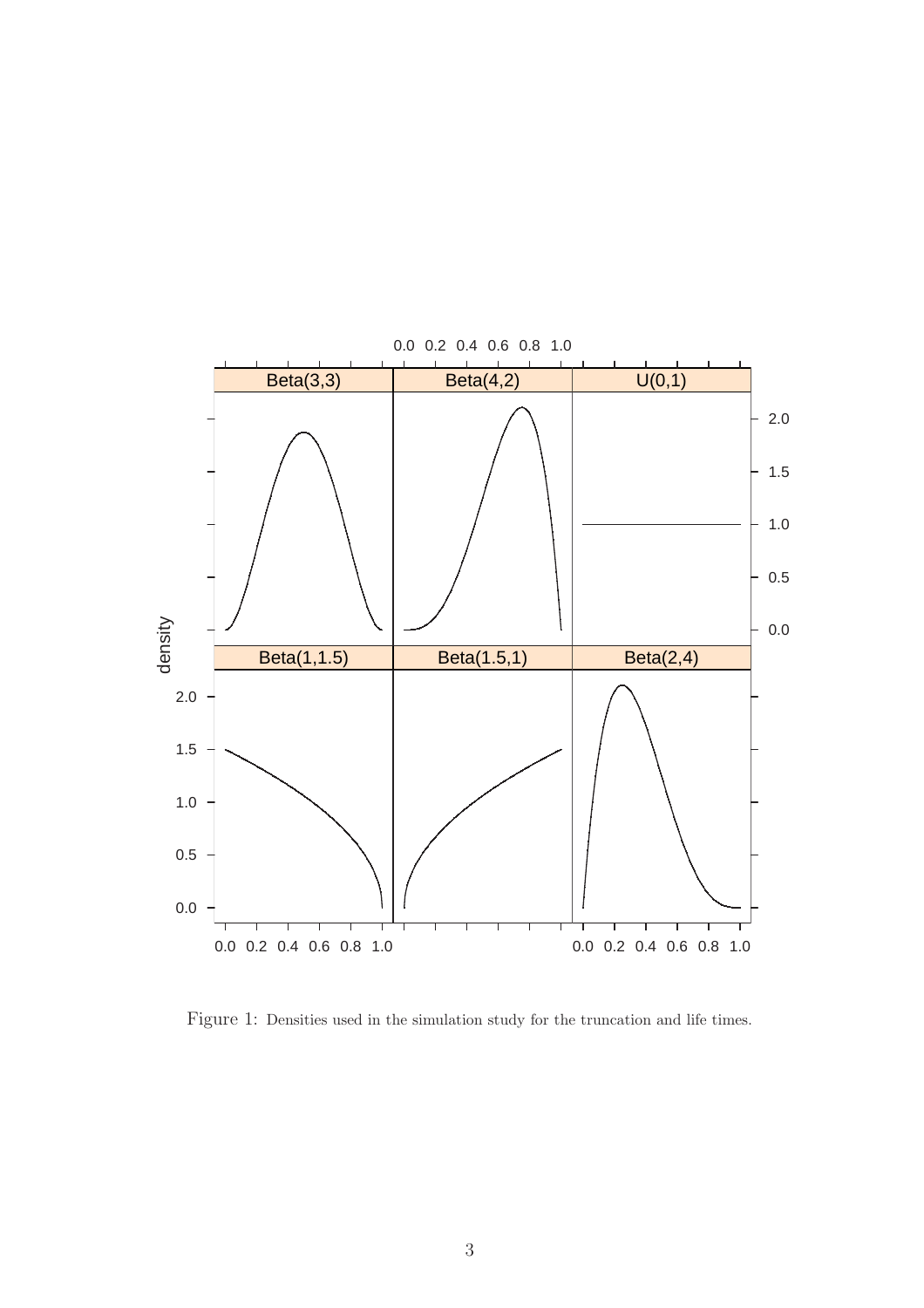

Figure 2: Densities of truncation (red solid line) and residual lifetime (blue dotted line) in the truncation model. The rows and columns represent different models for the lifetime and truncation distributions, respectively. The distribution considered are, from left to right and top to bottom,  $U(0,1)$ , Beta $(1,1.5)$ , Beta $(1.5,1)$ , Beta $(2,4)$ , Beta $(3,3)$  and Beta $(4,2)$ .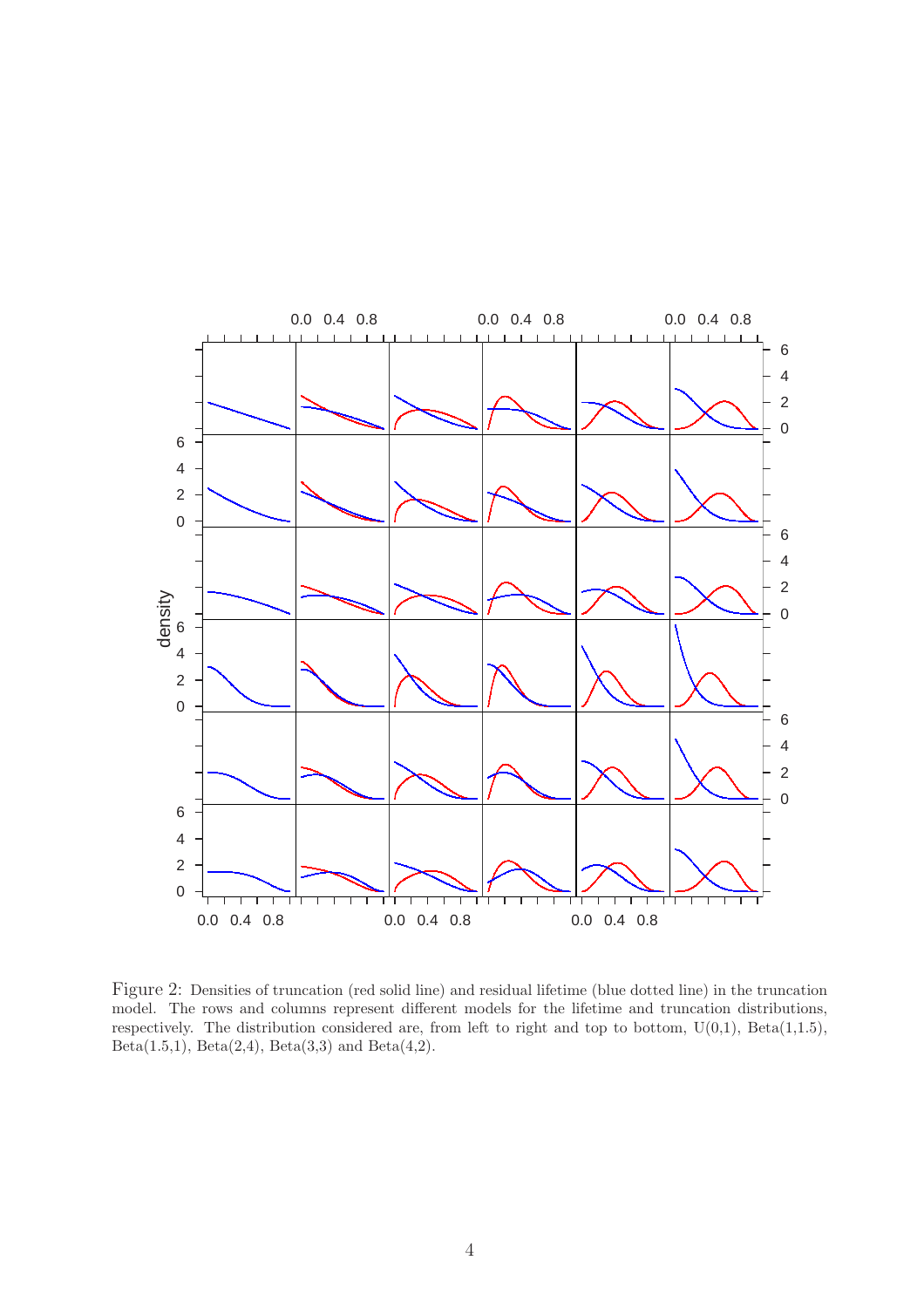

Figure 3: Distributions of truncation (red solid line) and residual lifetime (blue dotted line) in the truncation model. The rows and columns represent different models for the lifetime and truncation distributions, respectively. The distribution considered are, from left to right and top to bottom,  $U(0,1)$ , Beta(1,1.5), Beta $(1.5,1)$ , Beta $(2,4)$ , Beta $(3,3)$  and Beta $(4,2)$ .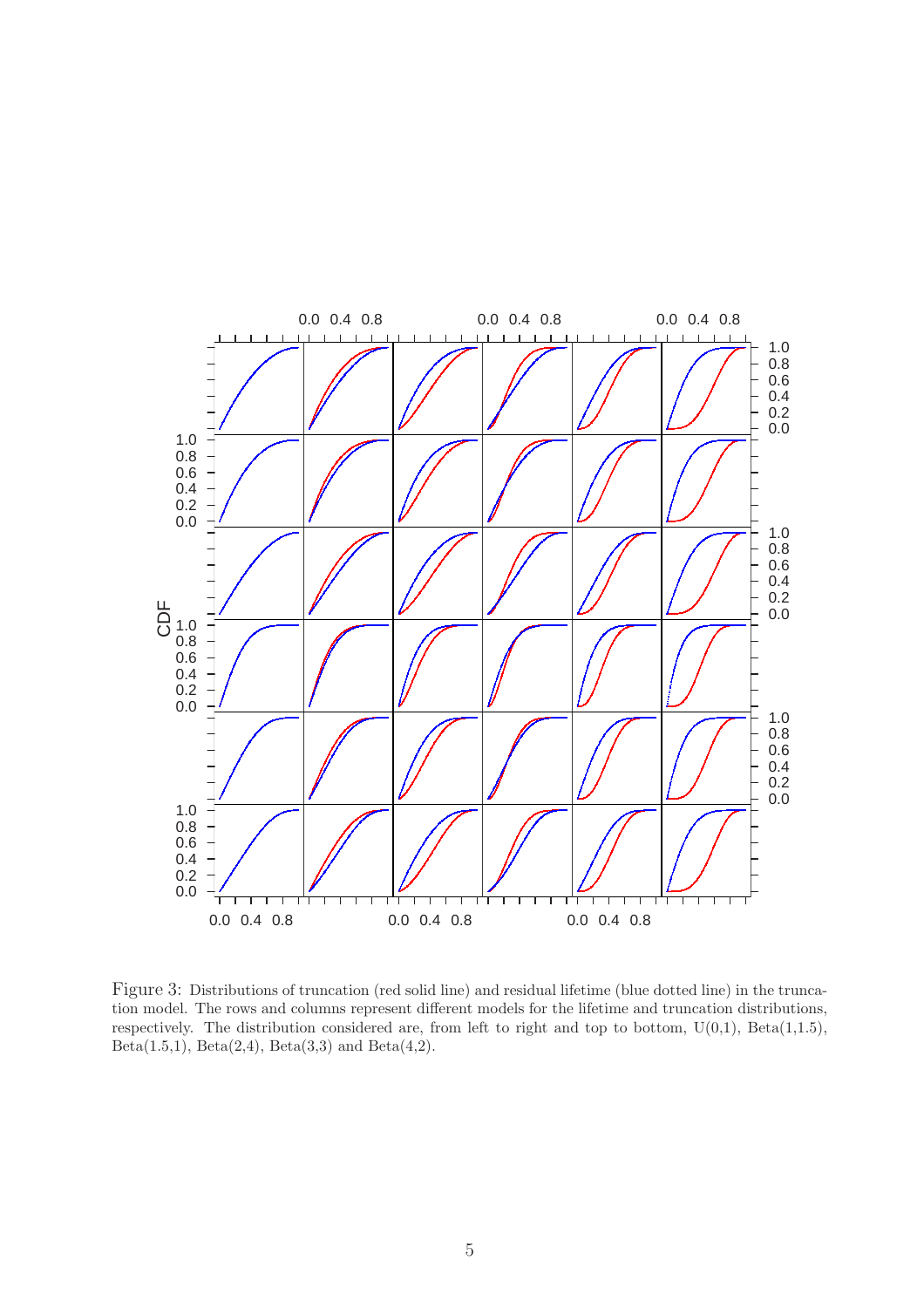

Figure 4: Hazard functions of truncation (red solid line) and residual lifetime (blue dotted line) in the truncation model. The rows and columns represent different models for the lifetime and truncation distributions, respectively. The distribution considered are, from left to right and top to bottom,  $U(0,1)$ , Beta(1,1.5), Beta(1.5,1), Beta(2,4), Beta(3,3) and Beta(4,2).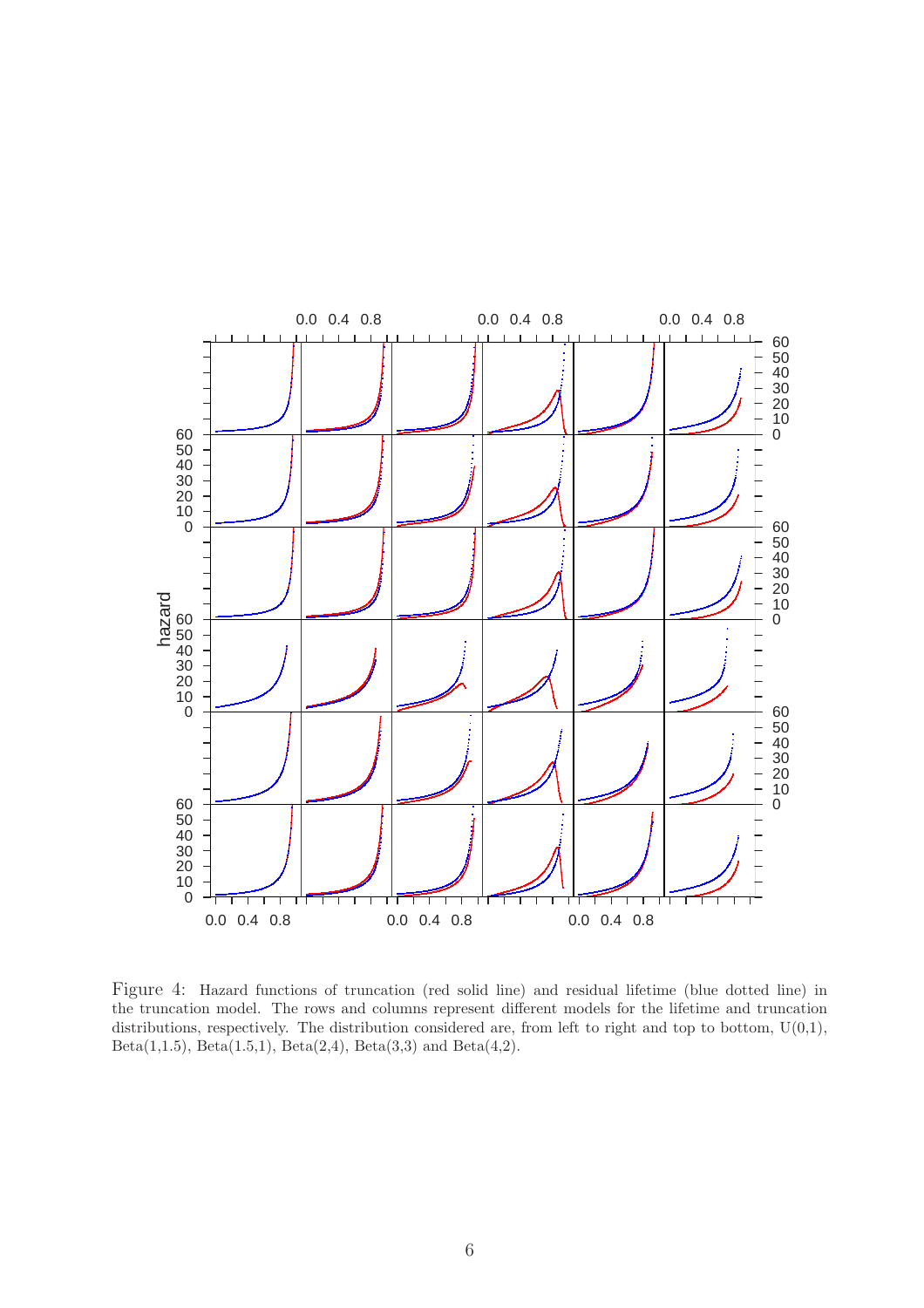

Figure 5: Density of the difference  $D = T - R$  in the truncation model. The density is given by  $f_D(d) = \frac{1}{2} \int_{|d|}^{\infty} g^*[(x+d)/2] f^*(x)/\mu dx$ ,  $-1 < d < 1$  and reduces to  $f_D(d) = \frac{1}{2} \overline{F}^*([d])/\mu$  for  $G^* = U(0,1)$ . The rows and columns represent different models for the lifetime and truncation distributions, respectively. The distribution considered are, from left to right and top to bottom,  $U(0,1)$ ,  $Beta(1,1.5)$ ,  $Beta(1.5,1)$ , Beta $(2,4)$ , Beta $(3,3)$  and Beta $(4,2)$ .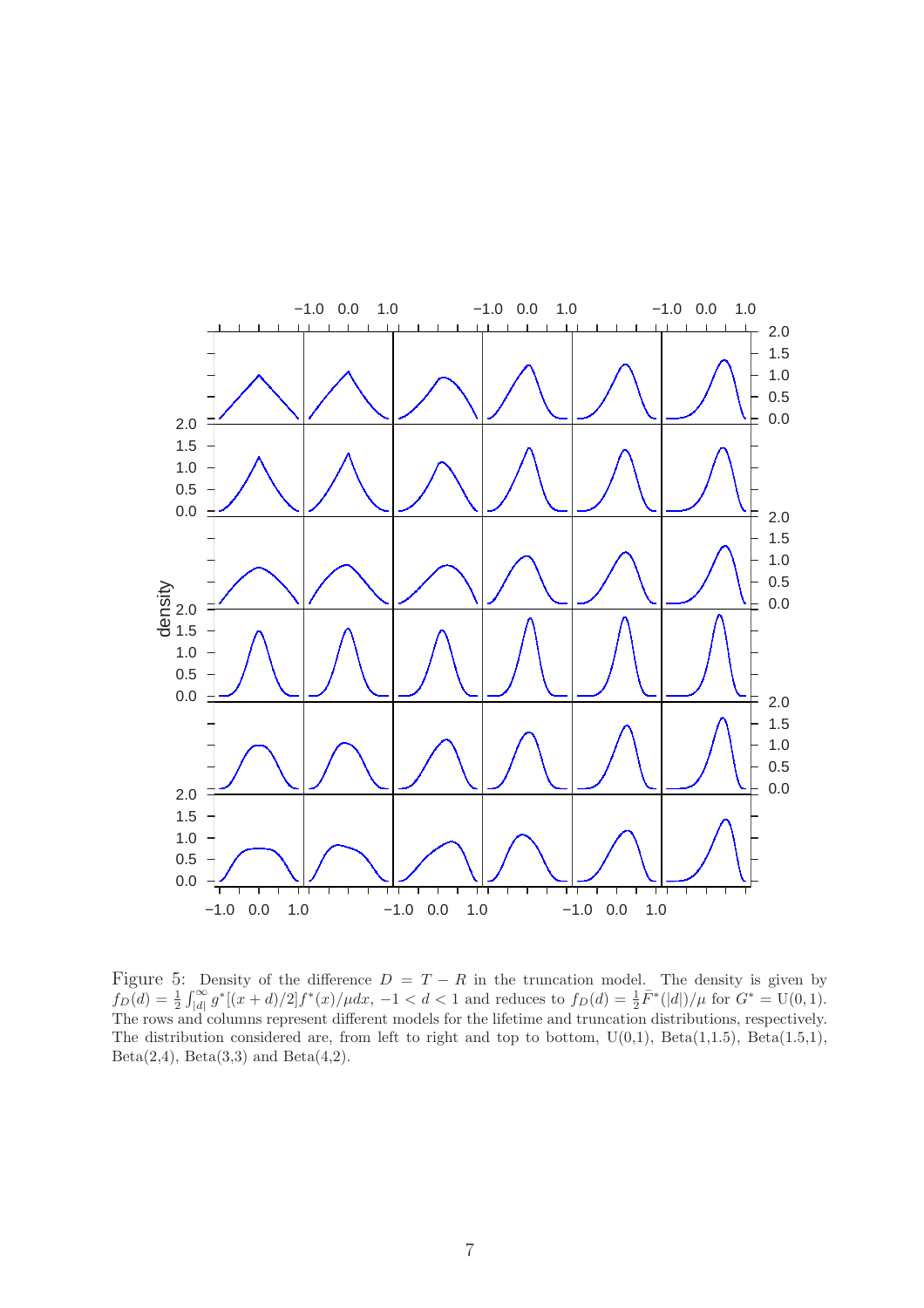

Figure 6: Density of the difference  $D = T - R$  in the truncation model. Blue line the density at x and black line the density at  $-x$ . The density is given by  $f_D(d) = \frac{1}{2}$ n n<br>∼∩  $\int_{|d|}^{\infty} g^*[(x+d)/2] f^*(x) / \mu dx, -1 < d < 1$ and reduces to  $f_D(d) = \frac{1}{2} \bar{F}^*(|d|)/\mu$  for  $G^* = U(0, 1)$ . The rows and columns represent different models for the lifetime and truncation distributions, respectively. The distribution considered are, from left to right and top to bottom,  $U(0,1)$ ,  $Beta(1,1.5)$ ,  $Beta(1.5,1)$ ,  $Beta(2,4)$ ,  $Beta(3,3)$  and  $Beta(4,2)$ .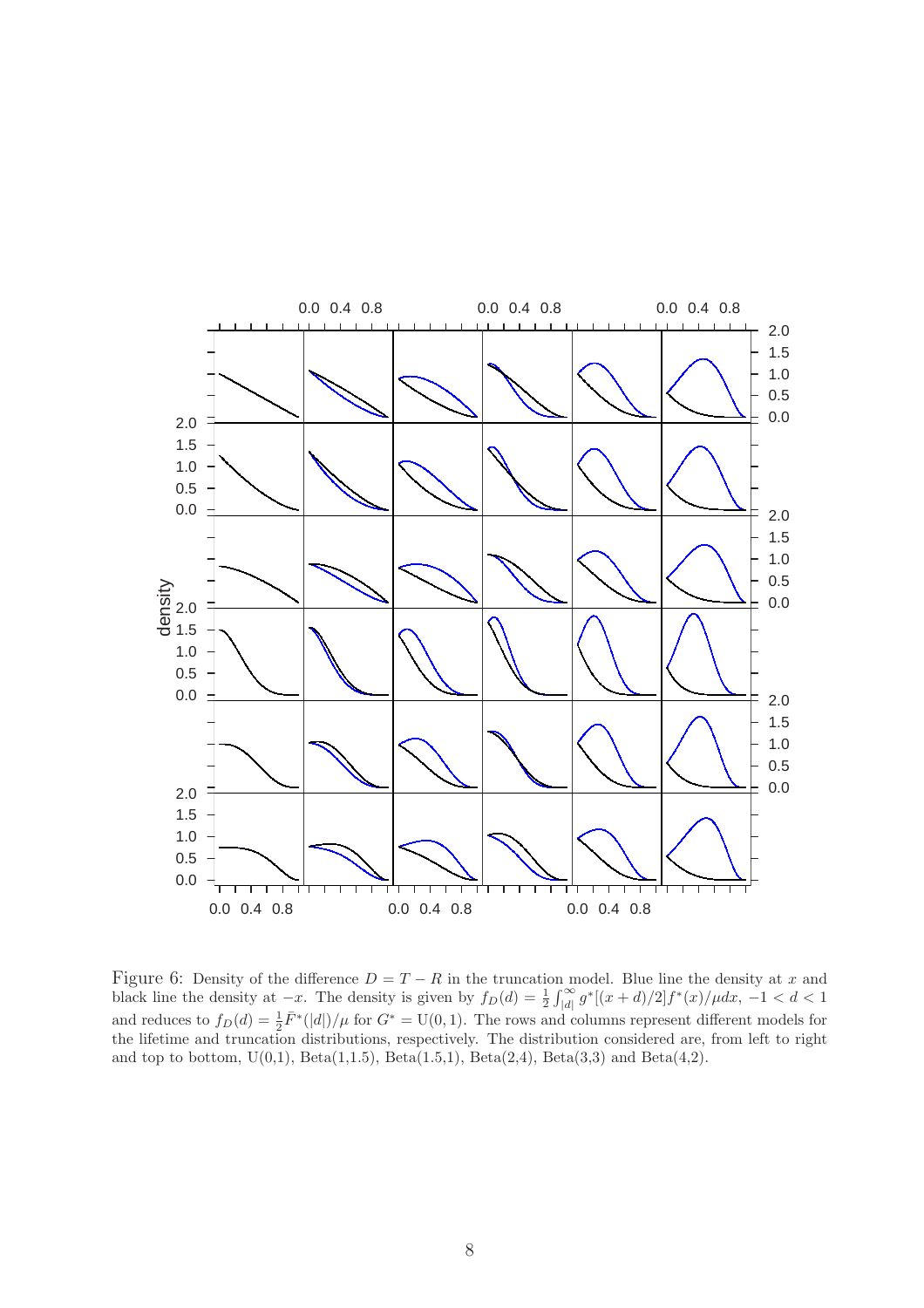

Figure 7: Distribution of the ratio  $Q = T/X$  (blue line) in the truncation model. The distribution is given by  $F_Q(s) = \int_0^1 G^*(sx) f^*(x) dx/\mu$ ,  $0 < s < 1$  and reduces to  $F_Q(s) = s$  for  $G^* = U(0, 1)$  (black line). The rows and columns represent different models for the lifetime and truncation distributions, respectively. The distribution considered are, from left to right and top to bottom,  $U(0,1)$ ,  $Beta(1,1.5)$ ,  $Beta(1.5,1)$ , Beta $(2,4)$ , Beta $(3,3)$  and Beta $(4,2)$ .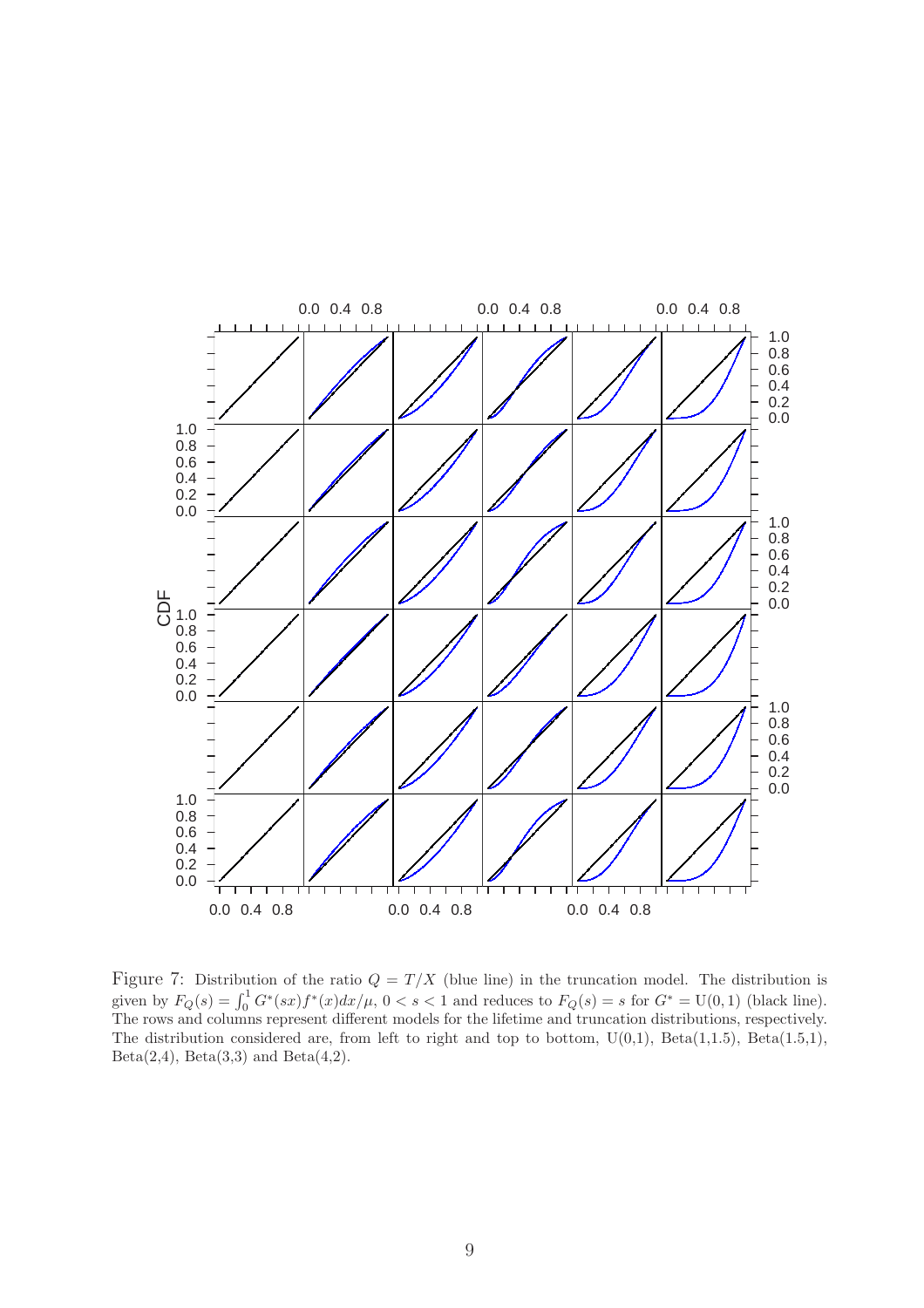|             | $G^*$                  |        |             |             |           |              |              |  |  |
|-------------|------------------------|--------|-------------|-------------|-----------|--------------|--------------|--|--|
| $F^*$       | test                   | U(0,1) | Beta(1,1.5) | Beta(1.5,1) | Beta(2,4) | Beta(3,3)    | Beta(4,2)    |  |  |
|             | <b>KS</b>              | .063   | .125        | .640        | .218      | .950         | 1            |  |  |
|             | <b>WSR</b>             | .070   | .208        | .708        | $.315\,$  | .870         | $\mathbf 1$  |  |  |
|             | <b>PLR</b>             | .088   | .273        | .688        | .560      | .708         | $\mathbf 1$  |  |  |
| U(0,1)      | $\mathrm{PW}$          | .068   | .223        | .760        | .313      | .890         | $\mathbf{1}$ |  |  |
|             | <b>CLR</b>             | .060   | .200        | .740        | .965      | $\mathbf{1}$ | $\mathbf{1}$ |  |  |
|             | CH2a                   | .139   | .265        | .641        | .830      | .913         | .978         |  |  |
|             | CH2b                   | .033   | .172        | .289        | .538      | .887         | $\mathbf{1}$ |  |  |
|             | KS                     | .050   | .115        | .575        | .088      | .990         | $\mathbf{1}$ |  |  |
|             | <b>WSR</b>             | .058   | .170        | .663        | .058      | .955         | $\mathbf 1$  |  |  |
|             | <b>PLR</b>             | .073   | .200        | .628        | .240      | .860         | $\,1$        |  |  |
| Beta(1,1.5) | $\mathrm{PW}$          | .060   | .175        | .700        | .050      | .963         | $\,1$        |  |  |
|             | CLR                    | .053   | .135        | .698        | .900      | $\,1$        | $\mathbf{1}$ |  |  |
|             | CH2a                   | .121   | .224        | .616        | .562      | .937         | .986         |  |  |
|             | CH <sub>2</sub> b      | .052   | .142        | .175        | .247      | .827         | .983         |  |  |
|             | <b>KS</b>              | .045   | .185        | .540        | .310      | .915         | $\mathbf{1}$ |  |  |
|             | <b>WSR</b>             | .030   | .258        | .675        | .438      | .828         | $\mathbf 1$  |  |  |
| Beta(1.5,1) | <b>PLR</b>             | .043   | .308        | .685        | .700      | .635         | $\,1$        |  |  |
|             | <b>PW</b>              | .038   | .273        | .713        | .428      | .838         | $1\,$        |  |  |
|             | CLR                    | .035   | .230        | .690        | .985      | $\,1\,$      | $\mathbf{1}$ |  |  |
|             | CH2a                   | .075   | .268        | .632        | .892      | .875         | .941         |  |  |
|             | CH2b                   | .041   | .203        | .335        | .643      | .844         | $\mathbf{1}$ |  |  |
|             | KS                     | .053   | .080        | .595        | .228      | $\mathbf{1}$ | $1\,$        |  |  |
|             | <b>WSR</b>             | .040   | .108        | .703        | .150      | $\mathbf{1}$ | $\mathbf 1$  |  |  |
|             | PLR                    | .058   | .143        | .683        | .073      | .988         | $1\,$        |  |  |
| Beta(2,4)   | <b>PW</b>              | .058   | $.105$      | .750        | .210      | $\mathbf 1$  | $1\,$        |  |  |
|             | CLR                    | .045   | .118        | .708        | .793      | $\mathbf{1}$ | $\mathbf{1}$ |  |  |
|             | CH2a                   | .150   | .178        | .624        | .258      | .992         | .995         |  |  |
|             | CH2b                   | .019   | .073        | .126        | .133      | .751         | .825         |  |  |
|             | $\mathop{\mathrm{KS}}$ | .035   | .110        | .620        | $.108\,$  | .998         | $\mathbf{1}$ |  |  |
|             | <b>WSR</b>             | .048   | .165        | .690        | .073      | .993         | $\mathbf{1}$ |  |  |
|             | <b>PLR</b>             | .068   | $.200\,$    | .688        | $.135\,$  | .960         | $\,1\,$      |  |  |
| Beta(3,3)   | PW                     | .058   | .165        | .728        | .075      | .995         | $\,1\,$      |  |  |
|             | CLR                    | .058   | .125        | .690        | .843      | $\mathbf{1}$ | $\mathbf{1}$ |  |  |
|             | CH2a                   | .115   | .203        | .642        | .451      | .977         | .973         |  |  |
|             | CH2b                   | .044   | .126        | .237        | .214      | $.877$       | .989         |  |  |
|             | $\overline{\text{KS}}$ | .040   | .175        | .580        | .363      | .958         | $\mathbf{1}$ |  |  |
|             | <b>WSR</b>             | .030   | .238        | .708        | .435      | .918         | $1\,$        |  |  |
|             | <b>PLR</b>             | .065   | .295        | .693        | .618      | .825         | $\,1\,$      |  |  |
| Beta(4,2)   | PW                     | .038   | .240        | .740        | .435      | .923         | $\,1\,$      |  |  |
|             | <b>CLR</b>             | .058   | .235        | .678        | .963      | $\mathbf{1}$ | $\mathbf{1}$ |  |  |
|             | CH2a                   | .095   | .253        | .628        | .845      | .920         | .900         |  |  |
|             | CH2b                   | .023   | .141        | .361        | .545      | .870         | $\mathbf{1}$ |  |  |

Table 1: Estimated power of tests for uncensored data with level 0.05. Based on 400 replications of sample size 50.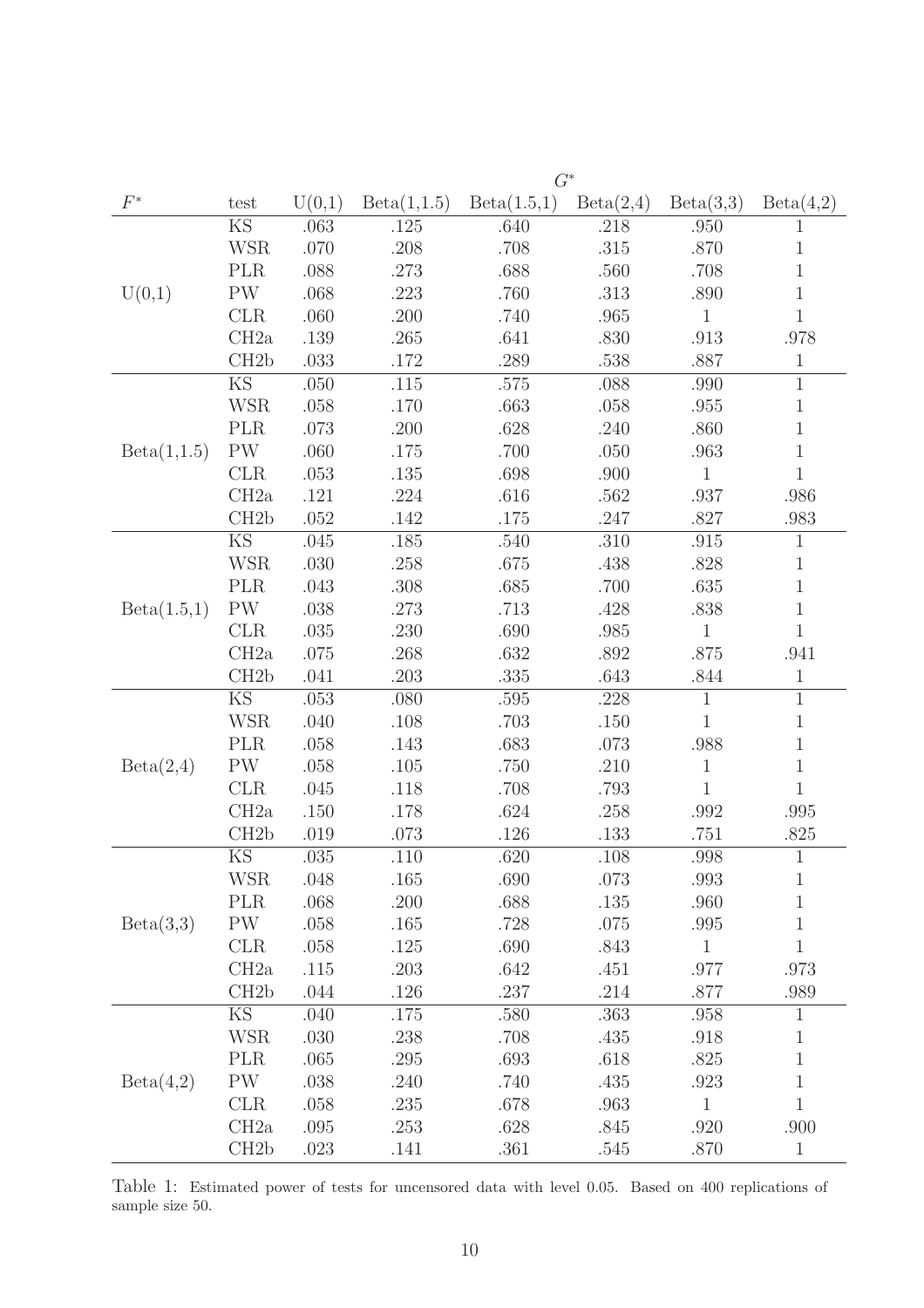|             | $G^*$                  |        |             |             |              |              |                |  |  |
|-------------|------------------------|--------|-------------|-------------|--------------|--------------|----------------|--|--|
| $F^\ast$    | test                   | U(0,1) | Beta(1,1.5) | Beta(1.5,1) | Beta(2,4)    | Beta(3,3)    | Beta(4,2)      |  |  |
|             | <b>KS</b>              | .033   | .255        | .915        | .438         | 1            | 1              |  |  |
|             | <b>WSR</b>             | .060   | .388        | .945        | .560         | $\mathbf{1}$ | $\mathbf 1$    |  |  |
|             | <b>PLR</b>             | .078   | .475        | .920        | .875         | $.953\,$     | 1              |  |  |
| U(0,1)      | PW                     | .050   | .385        | .960        | .520         | $\mathbf{1}$ | $\mathbf 1$    |  |  |
|             | <b>CLR</b>             | .045   | .358        | .980        | $\mathbf{1}$ | $\mathbf 1$  | $\mathbf 1$    |  |  |
|             | CH2a                   | .113   | .361        | .846        | .985         | $\mathbf 1$  | $\mathbf{1}$   |  |  |
|             | CH <sub>2</sub> b      | .068   | .316        | .700        | .942         | .997         | $\,1$          |  |  |
|             | $\overline{\text{KS}}$ | .048   | .200        | .913        | .200         | $\mathbf{1}$ | $\overline{1}$ |  |  |
|             | <b>WSR</b>             | .033   | .270        | .945        | .103         | $\mathbf{1}$ | $\mathbf{1}$   |  |  |
|             | <b>PLR</b>             | .043   | .340        | .910        | .375         | .993         | 1              |  |  |
| Beta(1,1.5) | <b>PW</b>              | .035   | .293        | .965        | .080         | $\mathbf{1}$ | $\mathbf{1}$   |  |  |
|             | <b>CLR</b>             | .050   | .253        | .970        | $\mathbf{1}$ | $\mathbf{1}$ | $\mathbf 1$    |  |  |
|             | CH2a                   | .093   | .261        | .816        | .836         | .992         | $\mathbf{1}$   |  |  |
|             | CH <sub>2</sub> b      | .041   | .239        | .571        | .631         | .987         | $\mathbf 1$    |  |  |
|             | <b>KS</b>              | .038   | .335        | .888        | .628         | $\mathbf{1}$ | $\mathbf{1}$   |  |  |
|             | <b>WSR</b>             | .043   | .495        | .943        | .728         | .988         | $\mathbf 1$    |  |  |
| Beta(1.5,1) | <b>PLR</b>             | .040   | .530        | .940        | .938         | .938         | 1              |  |  |
|             | <b>PW</b>              | .040   | .500        | .955        | .705         | .985         | $\mathbf 1$    |  |  |
|             | CLR                    | .033   | .415        | .960        | $\mathbf{1}$ | $\mathbf{1}$ | $\mathbf 1$    |  |  |
|             | CH2a                   | .073   | .418        | .855        | $\mathbf{1}$ | .997         | .992           |  |  |
|             | CH <sub>2</sub> b      | .048   | .368        | .712        | .982         | .997         | $\mathbf 1$    |  |  |
|             | KS                     | .045   | .115        | .905        | .588         | $\mathbf{1}$ | $\mathbf{1}$   |  |  |
|             | <b>WSR</b>             | .045   | .133        | .940        | .320         | $\mathbf{1}$ | $\mathbf 1$    |  |  |
|             | <b>PLR</b>             | .050   | .160        | .915        | .103         | $\mathbf 1$  | $\mathbf 1$    |  |  |
| Beta(2,4)   | PW                     | .035   | .133        | .965        | .408         | 1            | $\,1$          |  |  |
|             | <b>CLR</b>             | .043   | .135        | .960        | .995         | $\mathbf 1$  | $\mathbf{1}$   |  |  |
|             | CH2a                   | .105   | .153        | .832        | .409         | 1            | .997           |  |  |
|             | CH2b                   | .039   | .108        | .516        | .335         | 1            | .989           |  |  |
|             | $\mathop{\mathrm{KS}}$ | .048   | .198        | .930        | .228         | $\mathbf{1}$ | 1              |  |  |
|             | <b>WSR</b>             | .043   | .280        | .958        | .060         | $\mathbf{1}$ | $\mathbf 1$    |  |  |
|             | <b>PLR</b>             | .050   | .338        | .933        | .170         | $\mathbf 1$  | $\,1$          |  |  |
| Beta(3,3)   | $\mathrm{PW}$          | .045   | .275        | .963        | .058         | $\mathbf{1}$ | $\mathbf 1$    |  |  |
|             | <b>CLR</b>             | .048   | .228        | .958        | .995         | $\mathbf 1$  | $\,1$          |  |  |
|             | CH2a                   | .093   | .268        | .855        | .670         | $\mathbf 1$  | $\mathbf 1$    |  |  |
|             | CH <sub>2</sub> b      | .043   | .218        | $.676\,$    | .510         | .997         | $\mathbf 1$    |  |  |
|             | $\overline{\text{KS}}$ | .040   | .333        | .908        | .668         | $\mathbf{1}$ | $\,1$          |  |  |
|             | <b>WSR</b>             | .040   | .440        | .938        | .688         | .998         | $\mathbf 1$    |  |  |
|             | <b>PLR</b>             | .038   | .508        | .938        | .863         | .993         | $\mathbf 1$    |  |  |
| Beta(4,2)   | PW                     | .043   | .455        | .945        | .678         | .998         | 1              |  |  |
|             | <b>CLR</b>             | .038   | .415        | .948        | $\mathbf{1}$ | $\mathbf{1}$ | $\mathbf 1$    |  |  |
|             | CH2a                   | .055   | .408        | .863        | .970         | $\,1\,$      | .997           |  |  |
|             | CH2b                   | .043   | .326        | .767        | .933         | .998         | $\mathbf{1}$   |  |  |

Table 2: Estimated power of tests for uncensored data with level 0.05. Based on 400 replications of sample size 100.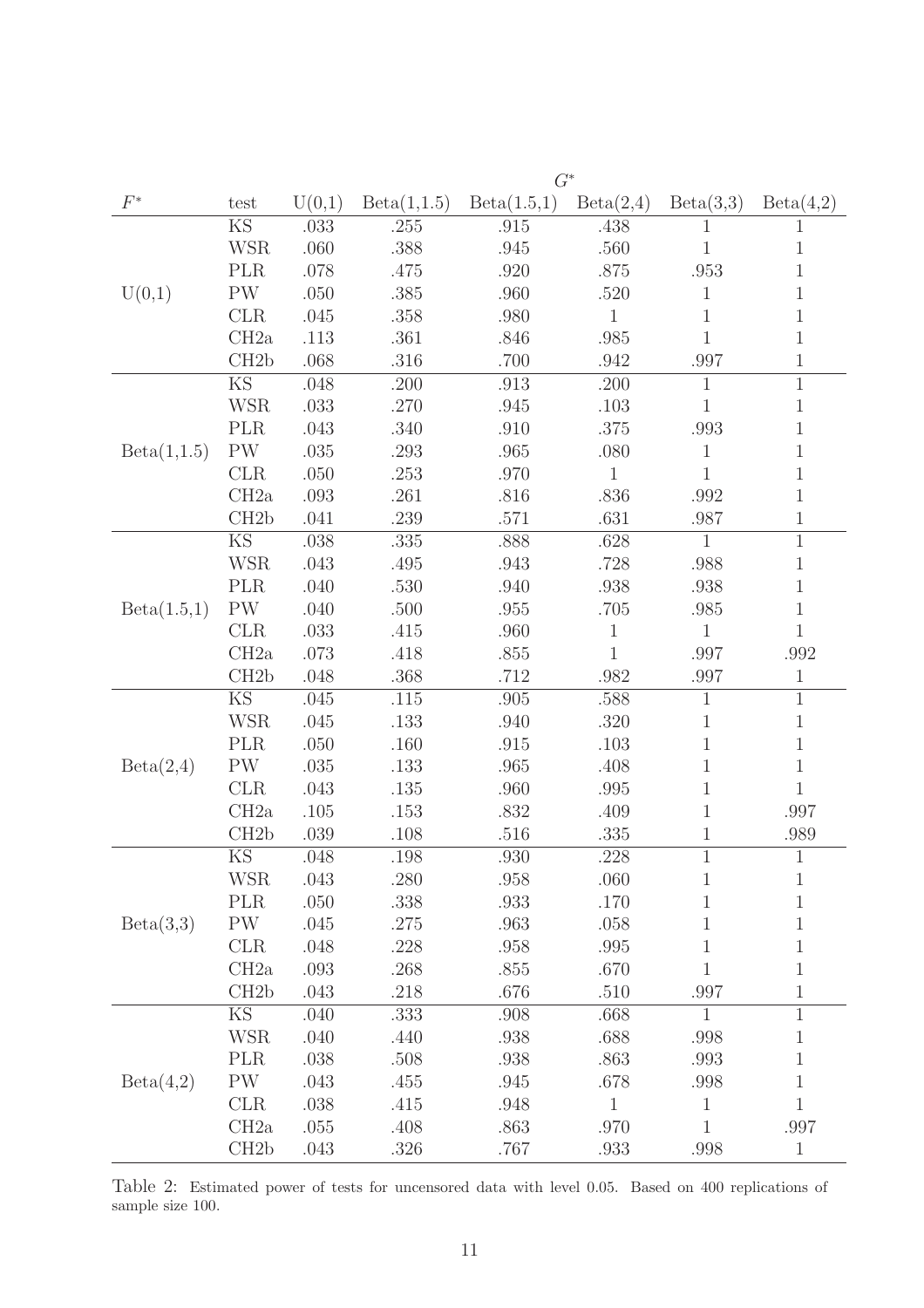|             | $G^*$                  |          |             |              |                |                |              |  |  |
|-------------|------------------------|----------|-------------|--------------|----------------|----------------|--------------|--|--|
| $F^*$       | test                   | U(0,1)   | Beta(1,1.5) | Beta(1.5,1)  | Beta(2,4)      | Beta(3,3)      | Beta(4,2)    |  |  |
|             | <b>KS</b>              | .055     | .515        | 1            | .775           | 1              | 1            |  |  |
|             | <b>WSR</b>             | .060     | .695        | $\mathbf 1$  | .803           | $\mathbf{1}$   | 1            |  |  |
|             | <b>PLR</b>             | .065     | .760        | .998         | .990           | .998           | 1            |  |  |
| U(0,1)      | PW                     | .058     | .675        | 1            | .718           | 1              | 1            |  |  |
|             | <b>CLR</b>             | .055     | .663        | 1            | $\mathbf 1$    | 1              | 1            |  |  |
|             | CH2a                   | .088     | .519        | .990         | $\mathbf 1$    | 1              | $\mathbf 1$  |  |  |
|             | CH <sub>2</sub> b      | .053     | .509        | .967         | $\overline{1}$ | $\mathbf 1$    | $\mathbf 1$  |  |  |
|             | $\overline{\text{KS}}$ | .035     | .355        | $\mathbf{1}$ | .580           | $\mathbf{1}$   | $\mathbf{1}$ |  |  |
|             | <b>WSR</b>             | .040     | .493        | $\mathbf{1}$ | .158           | $\mathbf{1}$   | $\mathbf 1$  |  |  |
|             | <b>PLR</b>             | $.035\,$ | .573        | .998         | .620           | 1              | 1            |  |  |
| Beta(1,1.5) | <b>PW</b>              | .033     | .503        | $\mathbf{1}$ | .095           | 1              | $\mathbf{1}$ |  |  |
|             | <b>CLR</b>             | .043     | .443        | $\mathbf{1}$ | $\mathbf{1}$   | 1              | $\mathbf{1}$ |  |  |
|             | CH2a                   | .070     | .338        | .990         | .987           | 1              | 1            |  |  |
|             | CH <sub>2</sub> b      | .056     | .343        | .944         | .987           | 1              | $\mathbf 1$  |  |  |
|             | <b>KS</b>              | .038     | .643        | .993         | .958           | $\overline{1}$ | $\mathbf{1}$ |  |  |
|             | <b>WSR</b>             | .050     | .773        | .998         | .955           | 1              | $\mathbf 1$  |  |  |
|             | <b>PLR</b>             | .048     | .828        | .995         | .998           | .998           | 1            |  |  |
| Beta(1.5,1) | <b>PW</b>              | .045     | .783        | $\mathbf{1}$ | 0.950          | $\mathbf{1}$   | 1            |  |  |
|             | <b>CLR</b>             | .033     | .773        | $\mathbf{1}$ | $\mathbf{1}$   | $\mathbf{1}$   | $\mathbf{1}$ |  |  |
|             | CH2a                   | .070     | .643        | .992         | $\mathbf{1}$   | $\mathbf{1}$   | $\mathbf 1$  |  |  |
|             | CH <sub>2</sub> b      | .058     | .639        | .975         | $\mathbf{1}$   | $\mathbf{1}$   | $\mathbf{1}$ |  |  |
|             | KS                     | .068     | .173        | 1            | .960           | $\mathbf{1}$   | $\mathbf{1}$ |  |  |
|             | <b>WSR</b>             | .063     | .238        | 1            | .518           | 1              | $\mathbf 1$  |  |  |
|             | <b>PLR</b>             | .060     | .265        | $\mathbf 1$  | .165           | 1              | $\mathbf 1$  |  |  |
| Beta(2,4)   | PW                     | .063     | .248        | 1            | .660           | 1              | 1            |  |  |
|             | CLR                    | .053     | .220        | 1            | $\mathbf{1}$   | 1              | 1            |  |  |
|             | CH2a                   | .090     | .165        | .988         | .890           | 1              | $\mathbf 1$  |  |  |
|             | CH <sub>2</sub> b      | .039     | .171        | .945         | .889           | 1              | $\mathbf 1$  |  |  |
|             | $\mathop{\mathrm{KS}}$ | .048     | .358        | 1            | .635           | $\mathbf{1}$   | 1            |  |  |
|             | <b>WSR</b>             | .035     | .475        | $\mathbf{1}$ | .055           | $\mathbf{1}$   | 1            |  |  |
|             | <b>PLR</b>             | .050     | .510        | $.998\,$     | .273           | 1              | $\mathbf 1$  |  |  |
| Beta(3,3)   | $\mathrm{PW}$          | .035     | .490        | $\mathbf{1}$ | .055           | $\mathbf{1}$   | $\mathbf{1}$ |  |  |
|             | CLR                    | .038     | .423        | 1            | $\mathbf{1}$   | $\mathbf 1$    | $\mathbf 1$  |  |  |
|             | CH2a                   | .078     | .345        | .995         | .953           | $\mathbf{1}$   | 1            |  |  |
|             | CH <sub>2</sub> b      | .041     | .352        | .966         | .955           | 1              | $\mathbf{1}$ |  |  |
|             | $\overline{\text{KS}}$ | .033     | .583        | .993         | .960           | $\,1\,$        | $\,1$        |  |  |
|             | <b>WSR</b>             | .035     | .733        | .998         | .915           | 1              | $\mathbf 1$  |  |  |
|             | <b>PLR</b>             | .048     | .780        | .998         | .995           | 1              | $\mathbf 1$  |  |  |
| Beta(4,2)   | $\mathrm{PW}$          | .040     | .738        | .998         | .893           | 1              | 1            |  |  |
|             | <b>CLR</b>             | .048     | .693        | $\mathbf{1}$ | $\mathbf{1}$   | 1              | $\mathbf 1$  |  |  |
|             | CH2a                   | .083     | .580        | $.995\,$     | $\mathbf{1}$   | $\mathbf{1}$   | $\,1$        |  |  |
|             | CH2b                   | .041     | .553        | .980         | $\mathbf{1}$   | $\mathbf{1}$   | $\mathbf 1$  |  |  |

Table 3: Estimated power of tests for uncensored data with level 0.05. Based on 400 replications of sample size 200.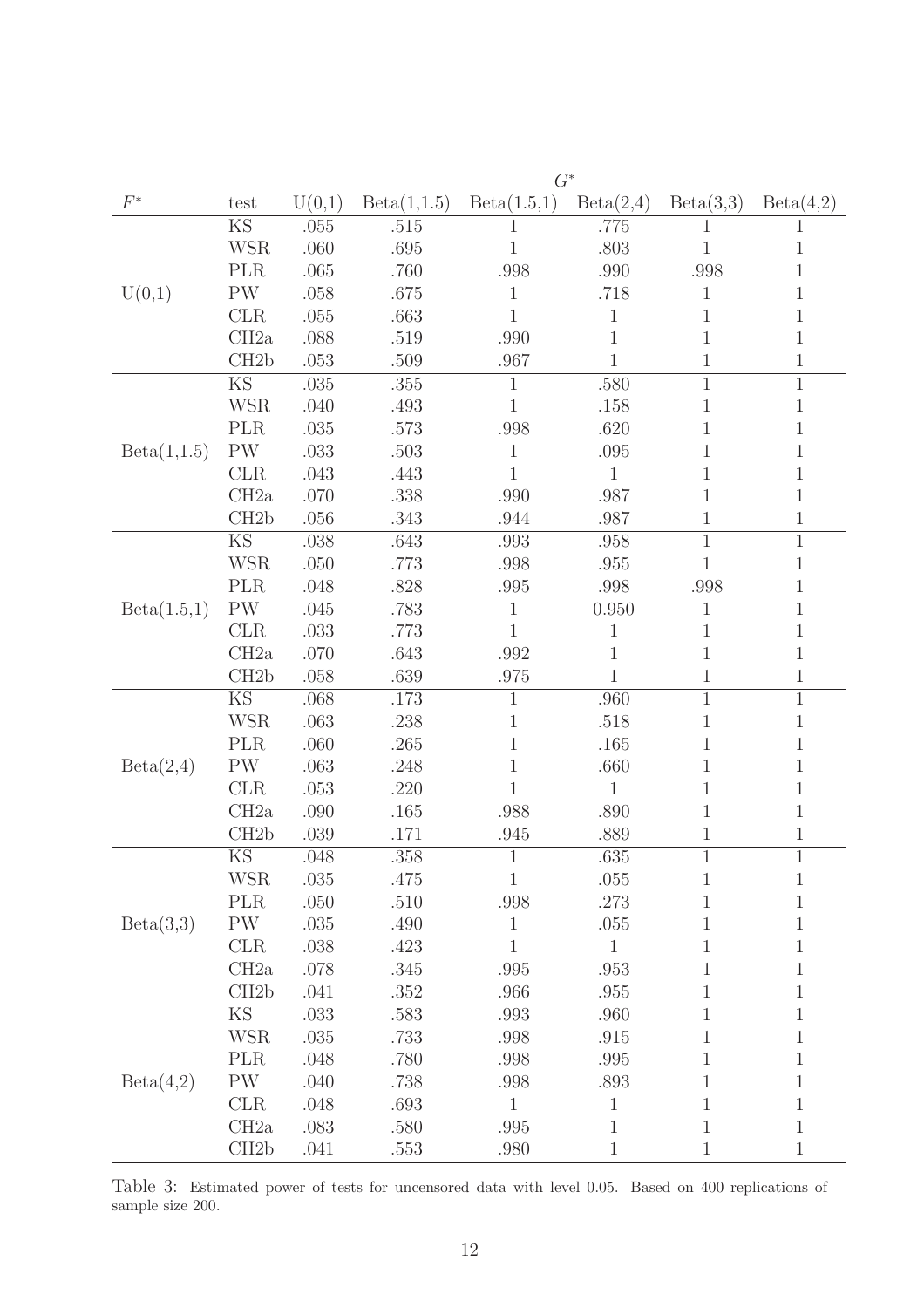|             |            | $F^\ast$ |             |             |           |           |           |  |  |
|-------------|------------|----------|-------------|-------------|-----------|-----------|-----------|--|--|
| $G^*$       | test       | U(0,1)   | Beta(1,1.5) | Beta(1.5,1) | Beta(2,4) | Beta(3,3) | Beta(4,2) |  |  |
| Beta(1,1.5) | <b>WSR</b> | .305     | .273        | .388        | .150      | .345      | .240      |  |  |
|             | ΚS         | .213     | .203        | .300        | .118      | .285      | .200      |  |  |
| Beta(1.5,1) | <b>WSR</b> | .820     | .775        | .790        | .803      | .813      | .800      |  |  |
|             | ΚS         | .768     | .690        | .678        | .738      | .698      | .733      |  |  |

Table 4: Estimated power of one sided tests for uncensored data with level 0.05. Based on 400 replications of sample size 50.

|                      |             |                     |          |          |              | probability and type of comporting | $P(\Delta = 0) = 0.75$ $P(\Delta = 0) = 0.50$ $P(\Delta = 0) = 0.25$ |              |
|----------------------|-------------|---------------------|----------|----------|--------------|------------------------------------|----------------------------------------------------------------------|--------------|
| model                | $\mathbf n$ | test                | Fixed    | Random   |              | Fixed Random                       | Fixed                                                                | Random       |
|                      | 50          | GW                  | $.150\,$ | .030     | .048         | .045                               | .040                                                                 | .040         |
|                      |             | <b>PW</b>           | .150     | .033     | .048         | .040                               | .040                                                                 | .045         |
|                      |             | <b>PLR</b>          | .135     | .055     | .030         | .108                               | .120                                                                 | .175         |
|                      |             | CH2b                | $.178\,$ | .204     | .230         | .258                               | .305                                                                 | .333         |
| $G^*$ =Beta $(2,4)$  | 100         | $\mathrm{GW}$       | .230     | $.055\,$ | .045         | .043                               | .070                                                                 | $.058\,$     |
| $F^* = Beta(1, 1.5)$ |             | PW                  | .230     | .053     | .045         | .053                               | .070                                                                 | .058         |
|                      |             | <b>PLR</b>          | $.205\,$ | $.075\,$ | .043         | .160                               | .180                                                                 | .270         |
|                      |             | CH2b                | .350     | .485     | .453         | .533                               | .590                                                                 | $.630\,$     |
|                      | 200         | GW                  | .430     | .070     | .063         | .060                               | .080                                                                 | .063         |
|                      |             | <b>PW</b>           | .430     | .065     | .063         | .055                               | .080                                                                 | .078         |
|                      |             | PLR                 | .388     | $.108\,$ | $.058\,$     | .238                               | .338                                                                 | .460         |
|                      |             | CH2b                | .853     | .953     | .920         | .935                               | .958                                                                 | .960         |
|                      | 50          | $\overline{\rm GW}$ | .558     | .483     | .713         | .645                               | .723                                                                 | .730         |
|                      |             | $\mathrm{PW}$       | .558     | .488     | .713         | .645                               | .723                                                                 | .723         |
|                      |             | <b>PLR</b>          | .550     | .498     | .683         | .595                               | .663                                                                 | .645         |
|                      |             | CH2b                | .086     | .146     | .103         | $.138\,$                           | $.125\,$                                                             | .118         |
| $G^* = Beta(1.5,1)$  | 100         | $\mathrm{GW}$       | .870     | $.805$   | .940         | .910                               | .955                                                                 | .960         |
| $F^* = Beta(2, 4)$   |             | PW                  | .870     | .793     | .940         | $.905\,$                           | $.955\,$                                                             | .958         |
|                      |             | <b>PLR</b>          | .865     | .745     | .908         | .850                               | $.928\,$                                                             | .903         |
|                      |             | CH2b                | .315     | .459     | .420         | .523                               | $.515\,$                                                             | .468         |
|                      | 200         | GW                  | .988     | .970     | $\mathbf{1}$ | $\mathbf{1}$                       | $\mathbf{1}$                                                         | $\mathbf{1}$ |
|                      |             | <b>PW</b>           | .988     | .960     | $\mathbf{1}$ | .998                               | $\mathbf 1$                                                          | $\mathbf{1}$ |
|                      |             | <b>PLR</b>          | .990     | .935     | $\mathbf{1}$ | .983                               | $\mathbf 1$                                                          | $.995\,$     |
|                      |             | CH2b                | .800     | .950     | .905         | .958                               | .940                                                                 | .930         |

probability and type of censoring

Table 5: Estimated power of tests for censored data with level 0.05. Based on 400 replications.